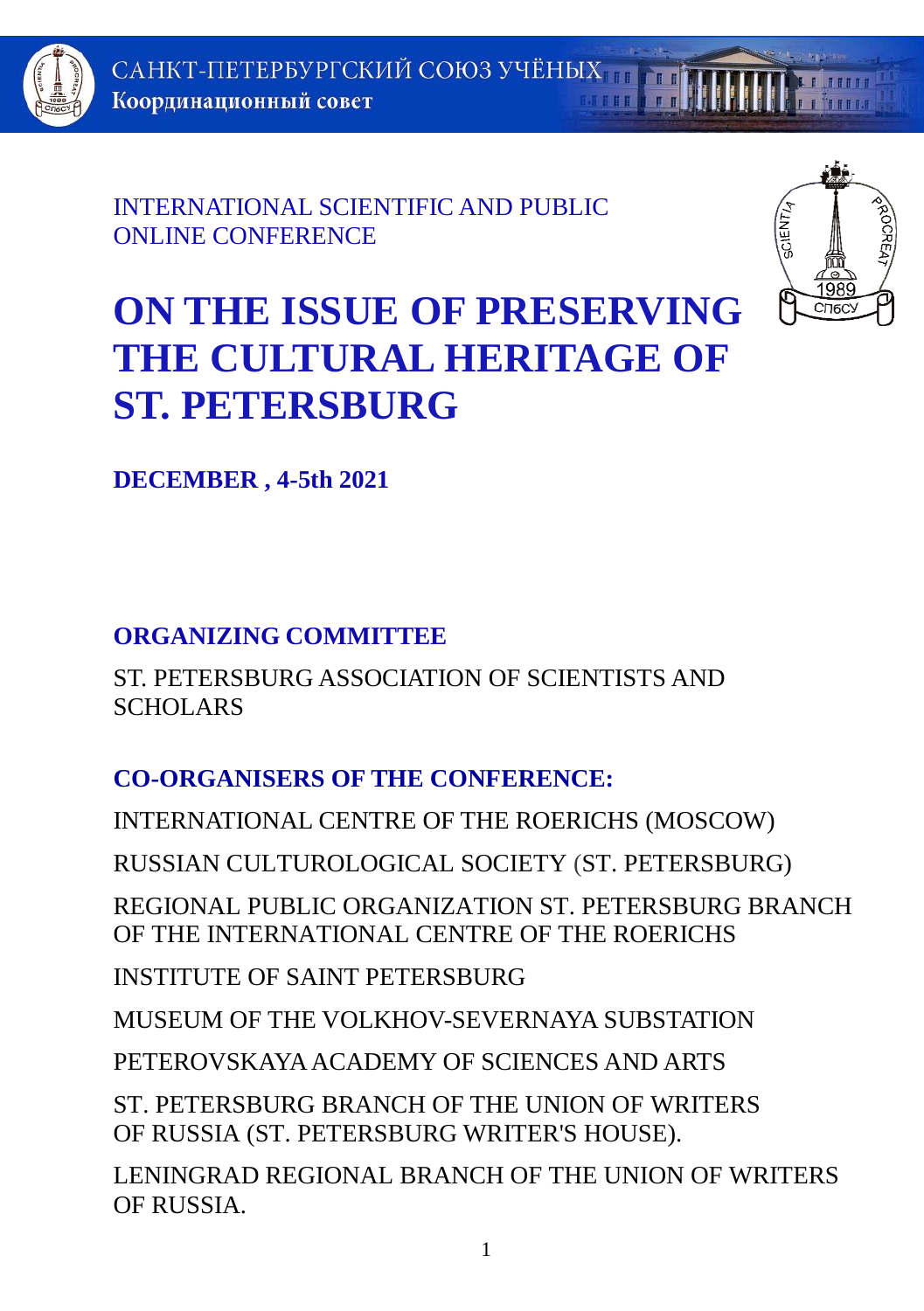Andrey Timkovsky: Chairman of the Board of the St. Petersburg Association of Scientists and Scholars, Professor, Doctor of Physical and Mathematical Sciences. (St. Petersburg).

Svetlana Shchebrova, Chairperson of Conference Organizing Committee, Member of Education Board of the St. Petersburg Association of Scientists and Scholars, Member of Russian Culturological Society, Candidate of Cultural Sciences (St. Petersburg).

Ilya Dokuchaev, PhD, Professor, Executive Director of the Russian Culturological Society, Editor-in-chief of the Journal of Integrative Cultural Research. (St. Petersburg).

Aleksandr Stetsenko, Vice-President of International Roerich Center (Moscow)

Eduard Tomsha Chairman, St. Petersburg Branch of International Roerich Center (St. Petersburg).

Ekaterina Mozgovaya, Curator of the Volkhov-Severnaya Museum (St. Petersburg).

Alla Knyazkina, Head of St. Petersburg Institute (St. Petersburg).

Boris Orlov, Chairman of the St. Petersburg Branch of the Union of Writers of Russia, Academician of the Petrovsky Academy of Sciences and Arts ( St. Petersburg).

Sergey Yuryevich Porokhov, Chairman of Leningrad Regional Branch of the Union of writers of Russia, Corresponding Member of Petrovsky Academy of Sciences and Arts (St. Petersburg).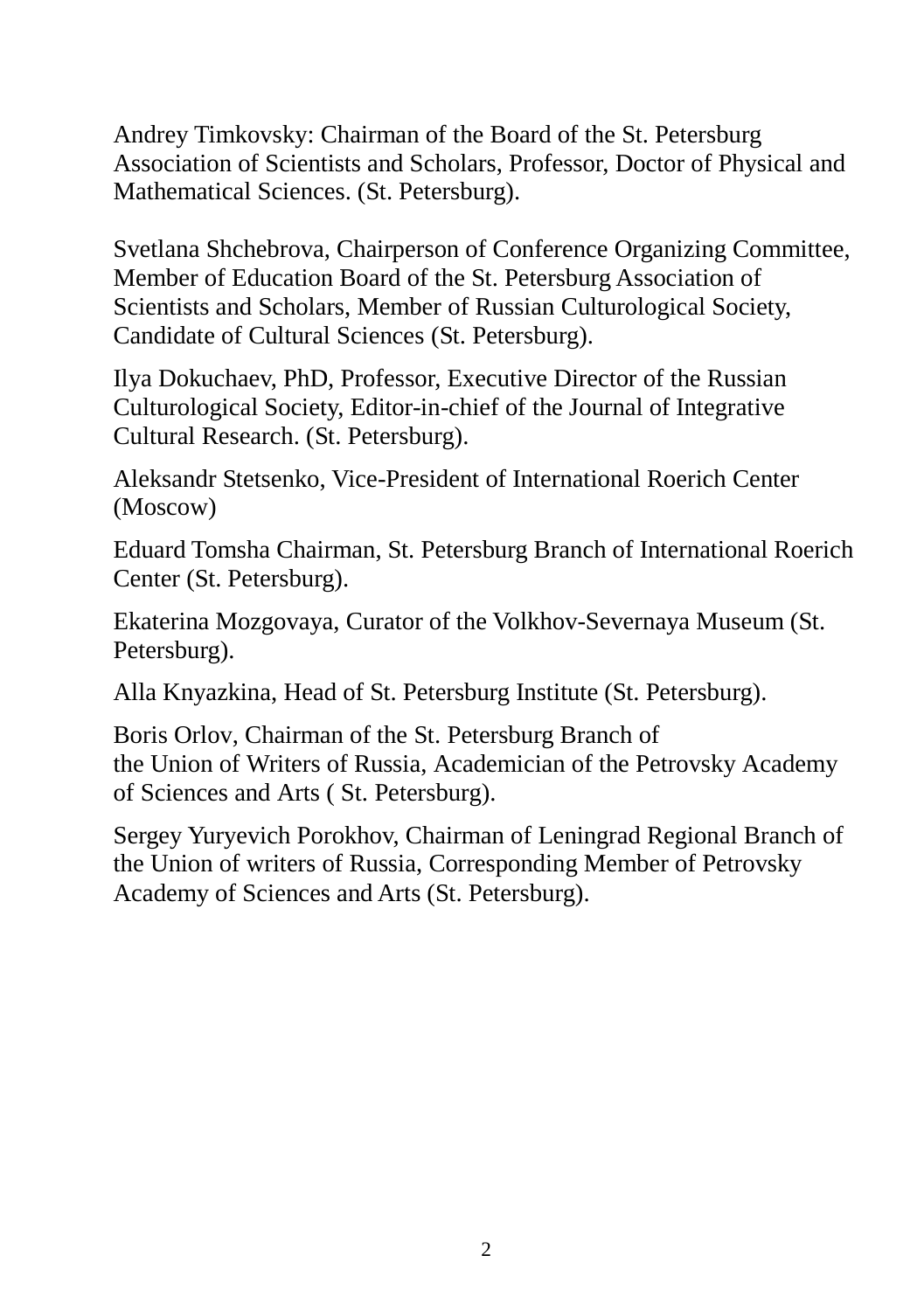## **PROGRAM COMMITTEE:**

Ilona Khitarova, Ph.D., specialist in the field of information and security of cultural heritage, head of department at St. Petersburg Humanitarian University of Trade Unions. Member of the Scientific Council of the St. Petersburg Association of Scientists and Scholars.

Petr Sorokin, Ph.D, candidate of Historical Sciences, Senior Researcher at the Department of Slavic and Finnish Archaeology of the IMDK RAS, Archaeologist, Head of the St. Petersburg Archaeological Expedition.

Boris Hannibal, Dr. in Biology, senior researcher at the Botanical Institute of the Russian Academy of Sciences. Founding member of St. Petersburg Union of Scientists co-chairman of the Coordination Council of the St. Petersburg Association of Scientists and Scholars.

Irina Eliseeva, Dr. of Economics, Professor, Honored Scientist of the Russian Federation, Corresponding Member of the Russian Academy of Sciences, Professor of the Department of Statistics and Econometrics at St. Petersburg State University, Faculty of Economics, Chief Scientific Associate, Head of the Sector of the Sociological Institute of the Russian Academy of Sciences, Member of the Board of Trustees of the European University in St. Petersburg. Chairman of the Scientific Council of the St. Petersburg Association of Scientists and Scholars.

Evgeny Alexandrov, Dr. in Physics, professor, member of Russian Academy of Sciences, head of atomic spectroscopy laboratory of A.F. Ioffe Physics and Technology Institute, chairman of Commission of Russian Academy of Sciences for Fighting against Pseudoscience and Scientific Falsification. Member of Scientific Council of the St. Petersburg Association of Scientists and Scholars.

Elena Ivanova, Dr. in Historical Science, Head of Research Organization Department, Scientific Secretary of the Council on Humanities and Social Sciences, St. Petersburg Scientific Center of the Russian Academy of Sciences. Member of Scientific Council of the St. Petersburg Association of Scientists and Scholars.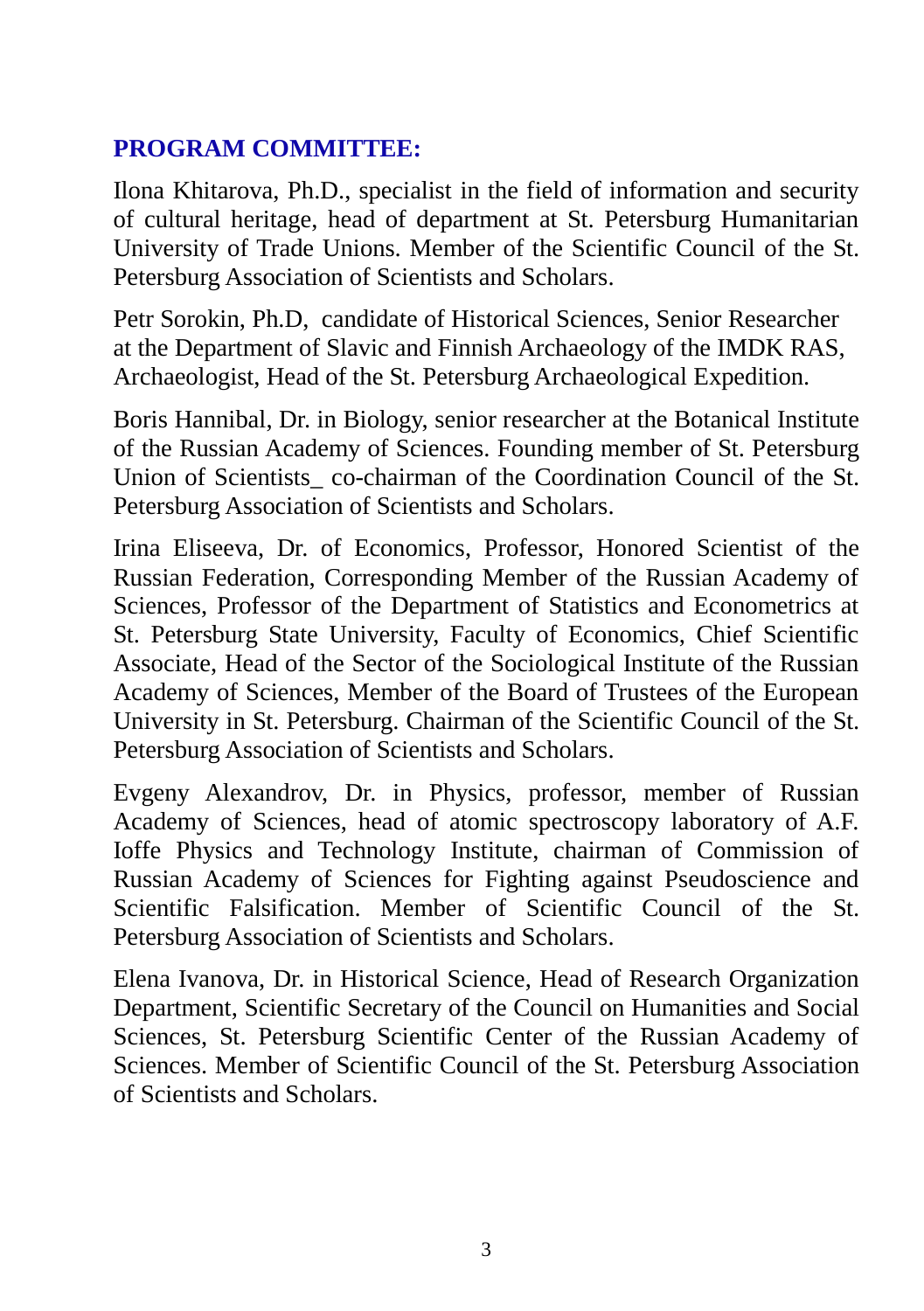Boris Kolonitskii, Dr. in Historical Science, professor at the European University in St. Petersburg, leading researcher at the St. Petersburg Institute of History of the Russian Academy of Sciences. Member of the Scientific Council of the St. Petersburg Association of Scientists and Scholars.

Alexey Filimonov, Dr. in Physics and Mathematics, professor at the Department of Physics and Electronics, St. Petersburg Polytechnic University, Rector of St. Petersburg Academic University named after Z.I. Alferov. Member of Scientific Council of the St. Petersburg Association of Scientists and Scholars.

Albina Beschasnaya, Dr. of Sciences in Sociology, Professor, chair of public relations and social technologies Dep., North-West University of Management - branch of Russian Academy of National Economy and Public Administration under the President of the Russian Federation. Member of the Coordination Council of the St. Petersburg Association of Scientists and Scholars.

## **INFORMATION PARTNER:**

"Expert North-West" Magazine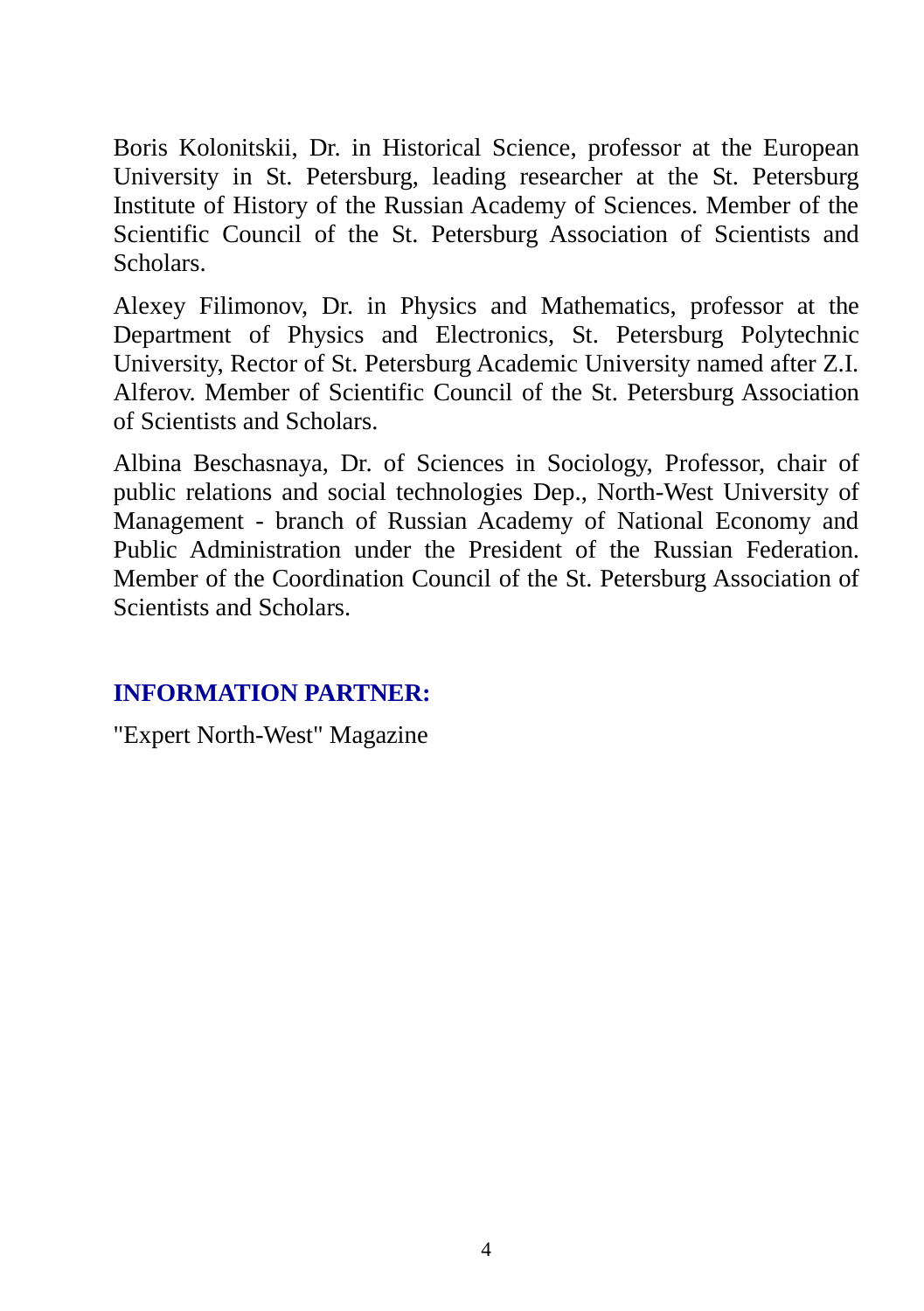## **EDITORIAL BOARD:**

Eliseeva Irina, Dr. of Economics, Professor, Honored Scientist of the Russian Federation, Corresponding Member of the Russian Academy of Sciences, Professor of the Staatliche Universität für Wirtschaft und Finanzen Sankt Petersburg Department of Statistics and Econometrics, Chief Researcher, Head of the Sociological Institute of the Russian Academy of Sciences, Member of the Board of Trustees of the European University in Saint Petersburg, Chair of the Scientific Council of the St. Petersburg Association of Scientists and Scholars. (Saint Petersburg).

Olga Kalinkina, Chair of the Perm Branch of the International League for the Protection of Culture, Board Member of the International Rerikh Center, Dr. of Sociology (Perm).

Aleksey Kovalev is a Russian archaeologist, public and political figure. Deputy of the Leningrad Soviet (1990-1991), the Chairman of the Commission for the Complex Development and Preservation of the Historic Center of the City (St. Petersburg).

Alexander Kononov, Deputy Chairman of the Council of St. Petersburg City Branch of the All-Russian Society for the Protection of Monuments of History and Culture (St. Petersburg).

Nikolay Lavrentyev, Acting Chief of the ERA Group, Vice-President of the National Scientific Committee on Legal, Administrative and Financial Issues of ICOMOS Russia, Expert-Member of International Committee on Legal, Administrative and Financial Issues of ICOMOS and ISC Shared Built Heritage (St. Petersburg).

Pavel Shapchits**,** Ph.D. candidate assistant to the deputy of the Legislative Assembly of St. Petersburg (Russia, St. Petersburg).

Sergey Chernov, Dr. of Historical Sciences, Leading Researcher at the Dep. of Archaeology of Moscow, Institute of Arch. by the Russian Academy of Sciences, Head of the Department of Complex Research, Design and Protection of Historical Territories in Central Russia at the Dmitry Likhachev Russian Research Institute of Cultural and Natural Heritage (Heritage Institute); Makariev & Komech Prize Laureate (Moscow).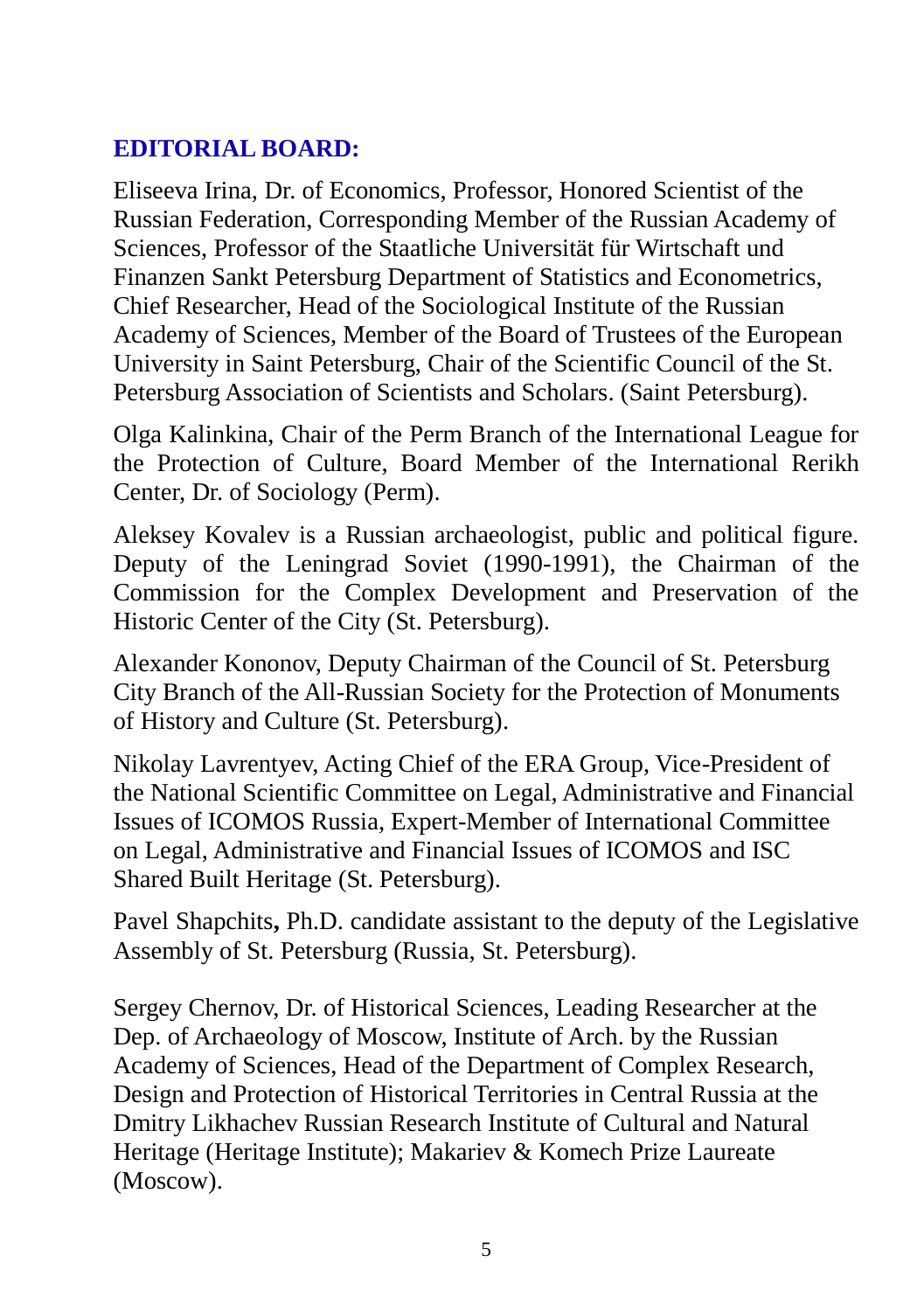# **CONFERENCE PROGRAM**

The purpose of the International Conference: to discuss the issues of preservation of the most important city-forming objects located within the boundaries of the object C540 "Historic Center of St. Petersburg and Related Group of Monuments".

#### **4 DECEMBER 2021**

Working languages: Russian, English Simultaneous interpreters: Artyom Samarsky and Irina Nagovitsyna. Please connect 10-15 minutes before the event

#### **CONFERENCE OPENING**

10.00 – 10.30 Moscow Standard Time

#### **Andrey Timkovsky**

Chairman of the Board of St. Petersburg Union of Scientists, Professor, Doctor of Physical and Mathematical Sciences.

## **GREETINGS**

#### **Yuri Temirkanov**

President of the International Center of the Roerichs (Russia, Moscow), Music Director and Chief Conductor of the St. Petersburg Philharmonic.

#### **Karl von Habsburg-Lothringen**

President of the Austrian National Committee of the Blue Shield, Founder of the International Blue Shield, fmr. Member of the European Parliament, (Vienna, Autria)

#### **Irene Pamer-Fatsche**

President of the German Society for the Protection of Cultural Property (Grimm, Germany).

Children's art schools present an all-Russian exhibition of drawings "Our St. Petersburg".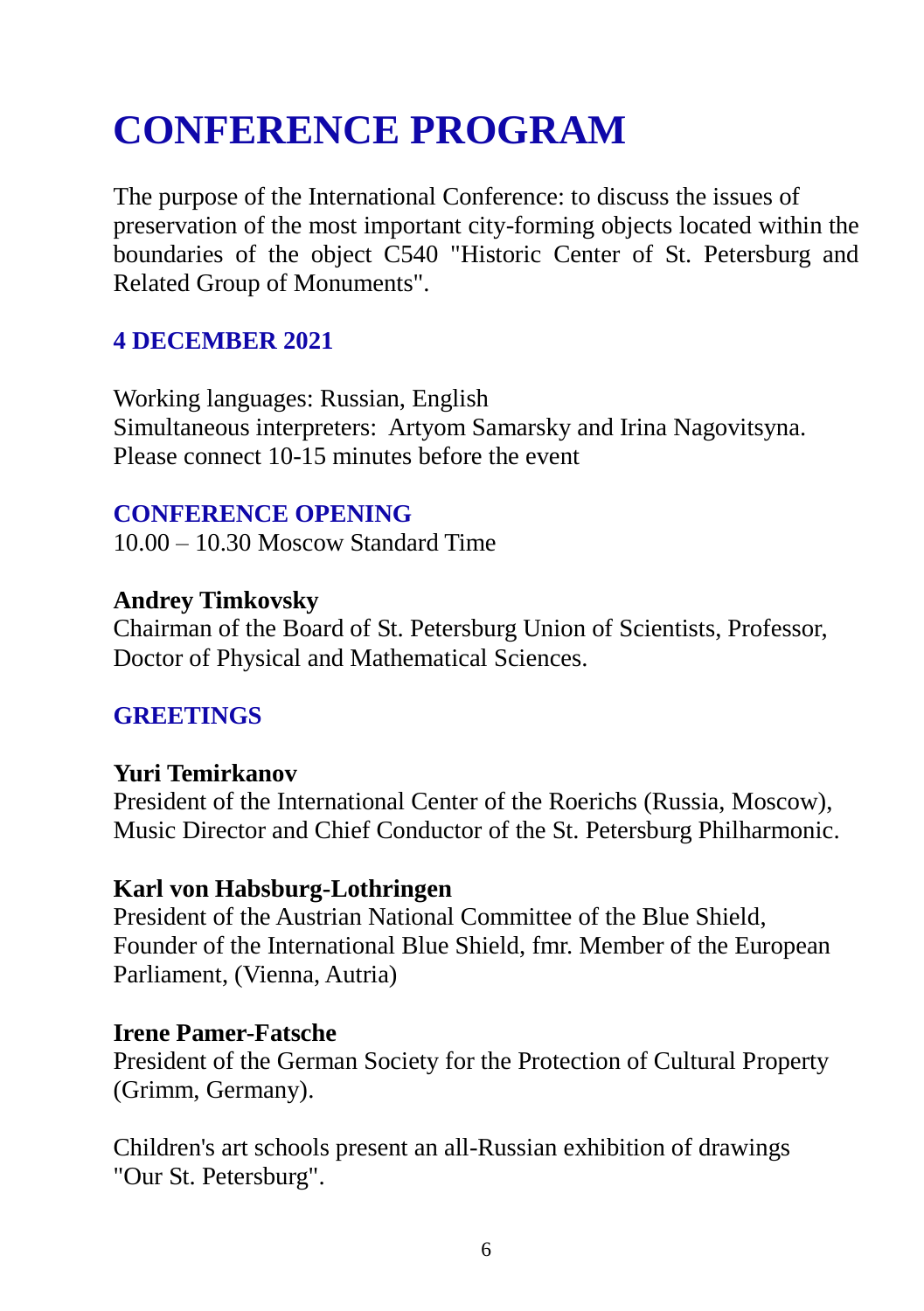# **SECTION I**

#### **10.30-13.00 - Morning session. Moderated by**

*Leylya Strobl, President of the Austrian National Committee of the Roerich Pact, Secretary General of the Austrian National Committee of the Blue Shield. (Vienna, Austria). Engl.*

*Alexander Shumilov, coordinator of the initiative group "Save the Pulkovo Observatory" (Russia, St. Petersburg). Russ.*

- 10.30- *Lavrentyev Nikolay, Acting Chief of the ERA Group, Vice-*
- 11.00 *President of the National Scientific Committee on Legal, Administrative and Financial Issues of ICOMOS Russia, Expert-Member of International Committee on Legal, Administrative and Financial Issues of ICOMOS and ISC* Shared Built Heritage.

The Legal Status of St. Petersburg as a World Heritage Site: Results of 30 Years on the UNESCO List. Q/A

11.00- 11.30 *Sergey Gorbatenko, Vice-President of the Scientific Committee on Cultural Landscapes of ICOMOS Russia (St. Petersburg).*

> Measures to Protect the Cultural Landscapes of the Pulkovskaya Observatory and Okhtinsky Cape Complexes.  $O/A$

- 11.30- *Ursula Stenzel, fmr. Member of the European Parliament, member*  12.00 *of the city council of Vienna, Austrian politician retd. Frm.* 
	- *President of the Austrian National Committee of the Blue Shield. (Vienna, Austria).*

Ideas for the preservation of a World Heritage Site on the example of the «Heumarkt» construction project within the Historic City Center of Vienna. Q/A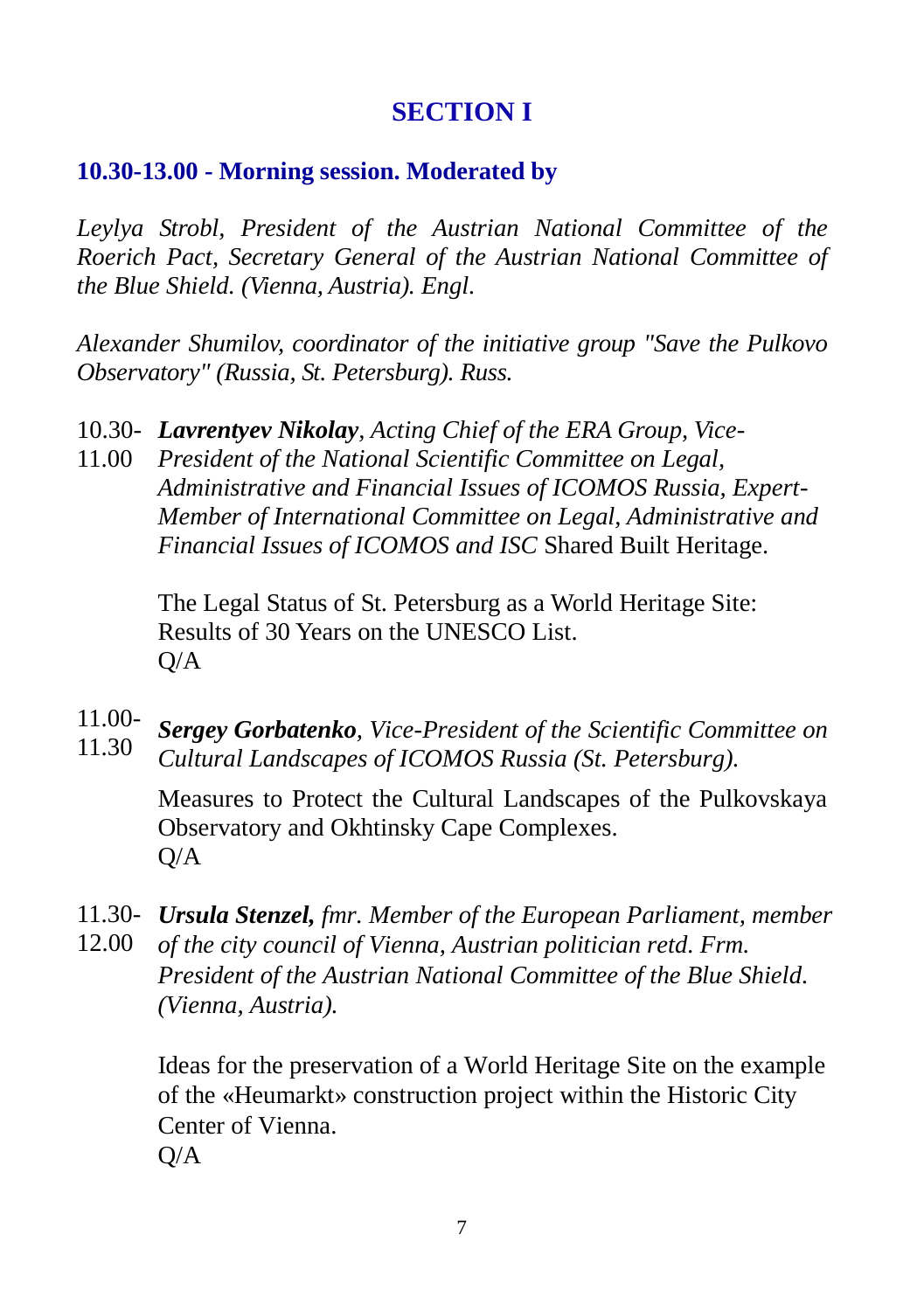12.00- *Caroline Jäger-Klein, Ao. Univ. Prof. Dipl.-Ing. Dr. tech.*  12.30 *President of the ICOMOS Austria (Vienna, Austria).*

> Protected Cultural Heritage, Sustainable Development and the «Heumarkt» Projects within the Historic City Center of Vienna.  $O/A$

- 12.30- *Stephen J. Kelley FAIA, FAPT, FUSICOMOS, Historic*
- 13.00 *Preservation Specialist, Master of Architecture, University of Wisconsin-Milwaukee's School of Architecture & Urban Planning, Visiting Scholar.*

What do we value?  $O/A$ 

13.00- *Break*13.15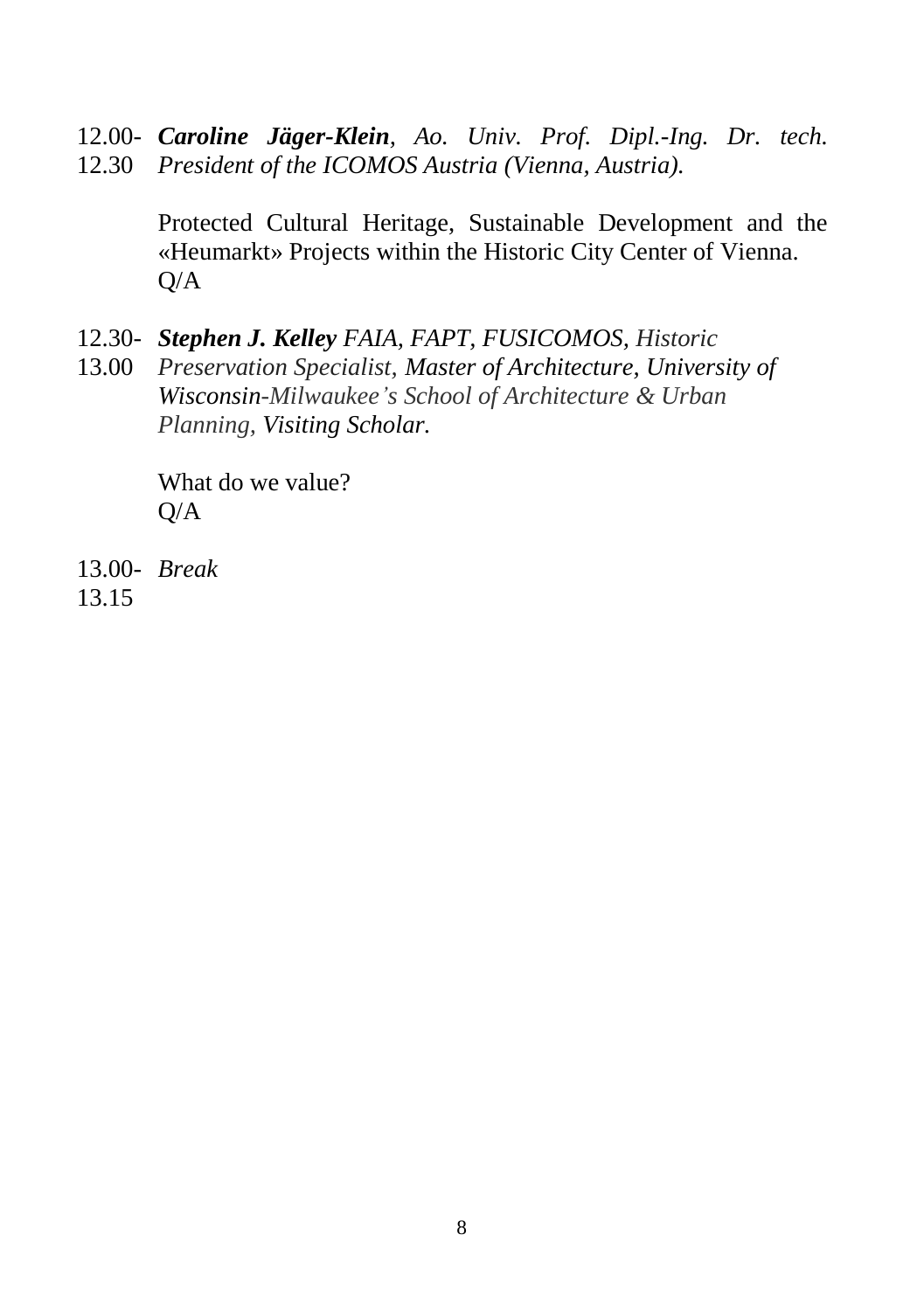#### **13.15–16.15 - Afternoon session. Moderated by**

*Leylya Strobl, President of the Austrian National Committee of the Roerich Pact, Secretary General of the Austrian National Committee of the Blue Shield. Engl.*

*Sergey Gorbatenko, Vice-President of the Scientific Committee on Cultural Landscapes of the ICOMOS Russia (St. Petersburg, Russia).Russ.*

- 13.15- *Tapani Mustonen, architect, Europa Nostra´s Board Member,* 
	- 13.45 *member of the Professional Organization of Finnish Architects (Helsinki, Finland).*

Europa Nostra, Committed to European Cultural Heritage.  $O/A$ 

- 13.45- *Yoshinori Iwasaki, Ph.D., Dr.Eng., PE, Geo Reserach Institute in*
- 14.15 *Osaka, Committee on GeoHeritage ICOMOS Japan, the International Scientific Comm. on the Analysis and Restoration of Structures of Architectural Heritage ICOMOS, ATC19 Chair, Geo-Heritage Committee.*

The Authenticity of Soils and Foundations of Heritage Structures to be preserved.  $Q/A$ 

14.15- *Popova Elena, senior researcher of the Pulkovo Observatory,*  14.45 *Candidate of Physico-Mathematical Sciences (Russia, St. Petersburg)*.

> Alma Mater of Russian astronomy. Q/A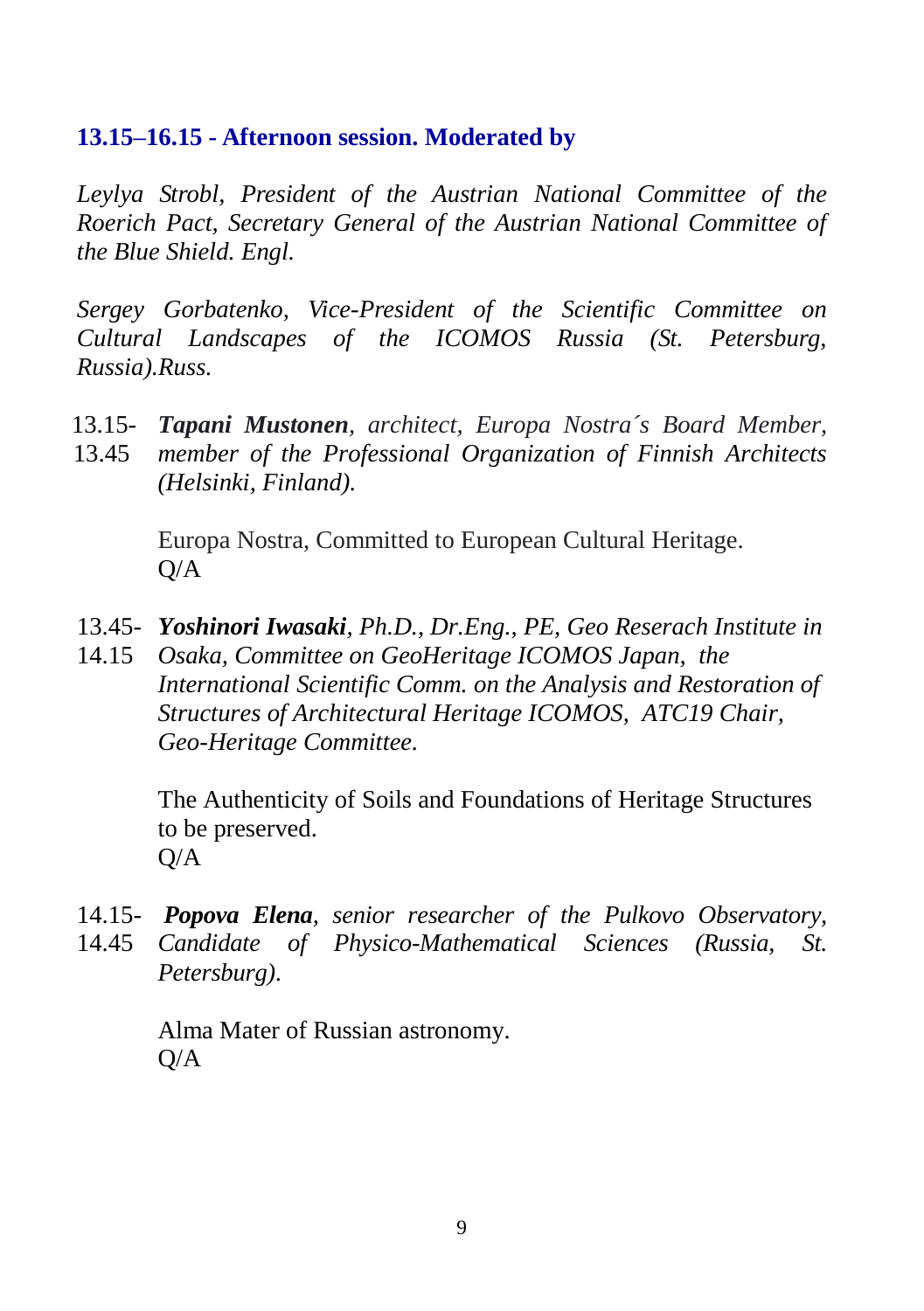# 14.45-  *Alexander Shumilov, coordinator of the initiative group*

15.15 *"Save the Pulkovo Observatory" (Russia, St. Petersburg).*

Development projects in the vicinity of historical observatories as a cause of the deterioration of their scientific quality. Q/A

15.15- *Discussion*

16.15

*Greeting*

*Jüri Kuuskemaa, Arts Historian, Herald of Tallinn, member of the Estonian Committee of the Roerich Pact and the Banner of Peace.*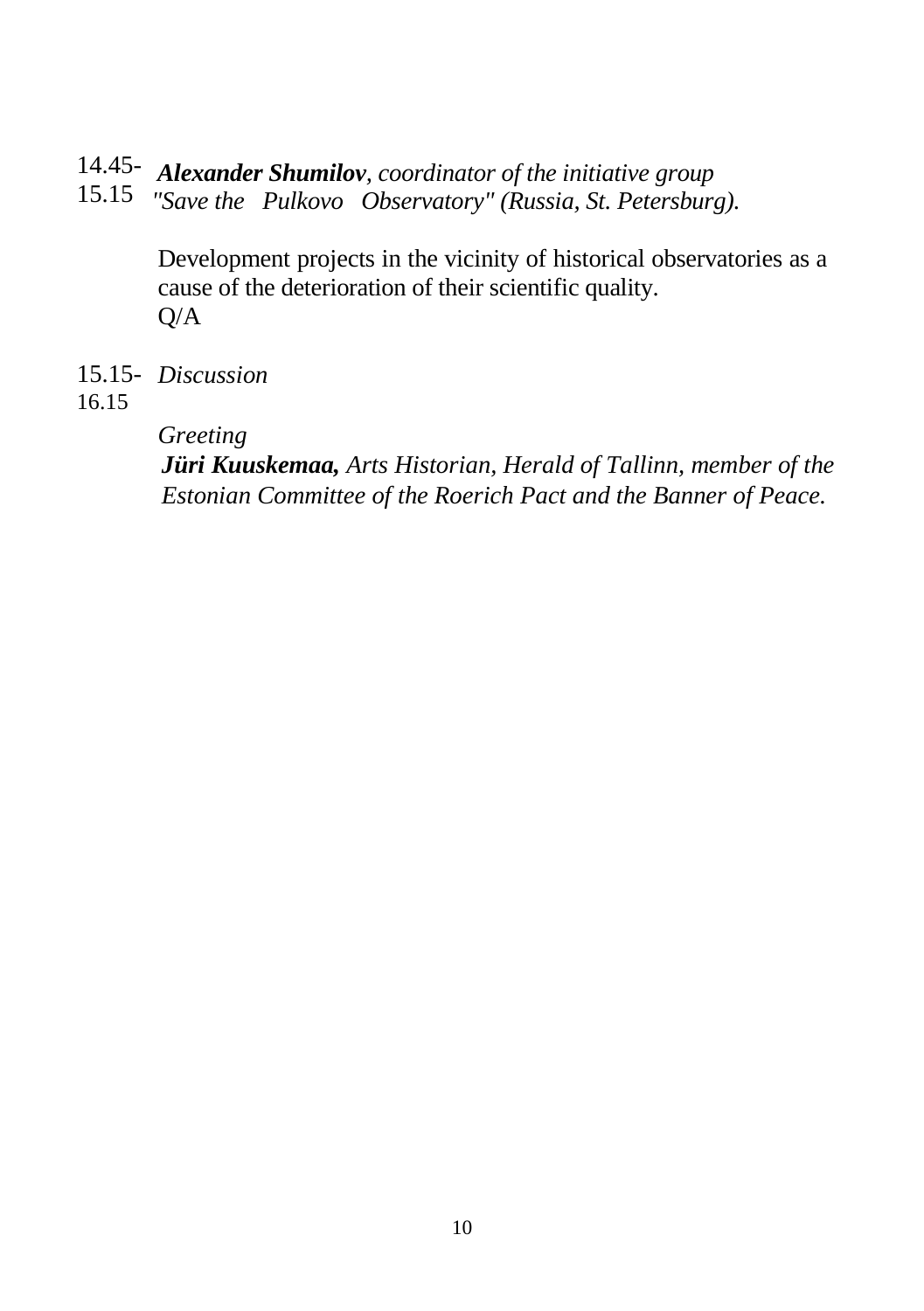#### **5 DECEMBER 2021** Working languages: Russian, English Moscow Standard Time

Please connect 10-15 minutes before the event

# **SECTION II**

## **10.30-13.00 – Morning session. Moderated by**

*Alexander Kononov, Deputy Chairman of the Council of the St. Petersburg City Branch of the All-Russian Society for the Protection of Monuments of History and Culture (St. Petersburg, Russia.).*

*Svetlana Shchebrova, Chairperson of Conference Organizing Committee, Member of Education Board of the St. Petersburg Association of Scientists and Scholars, Member of Russian Culturological Society, Candidate of Cultural Sciences (St. Petersburg, Russia).*

10.30- *Svetlana Shchebrova, Chairperson of Conference Organizing* 

11.00 *Committee, Member of Education Board of the St. Petersburg Association of Scientists and Scholars, Member of the Russian Culturological Society, Candidate of Cultural Sciences (St. Petersburg, Russia).*

> The Problem of Preserving St. Petersburg Cultural Heritage in the Context of Russia and the World.

*Victoria Bondareva, Associate Professor, Candidate of Cultural Sciences, Member of the Russian Culturological Society (St. Petersburg, Russia,).*

Development of territories of Pushkin District of St. Petersburg: Problems and Prospects of Development  $Q/A$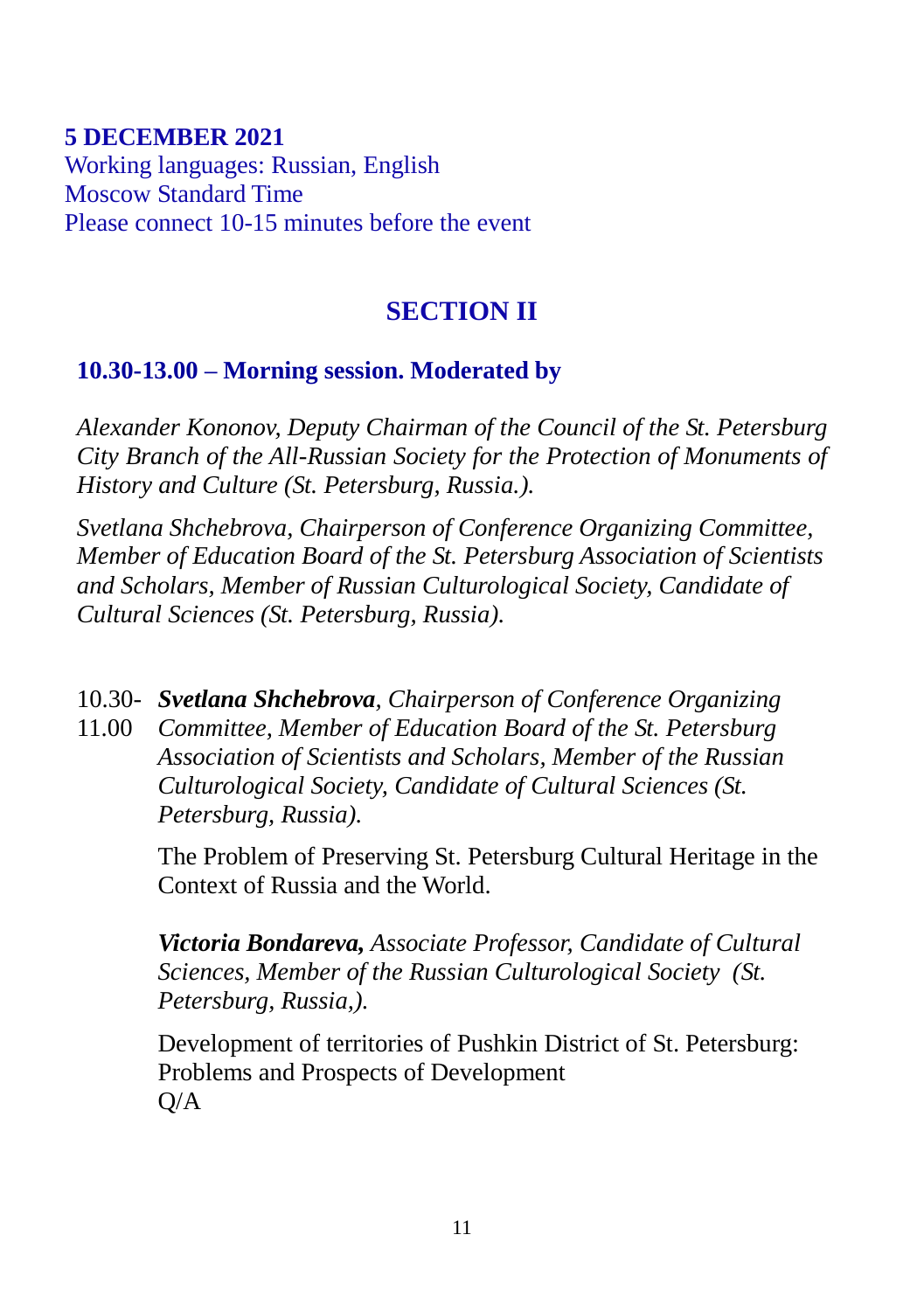11.00- *Nadezhda Zavyalova, candidate of science in architecture,*  11.30 *member of the National Committee on Cultural Landscapes of ICOMOS Russia, member of the Union of Architects of the Russian Federation, Corresponding Member. Correspondent member of the Academy of Architectural Heritage (Russia, Moscow)*

> High-rise construction in the historic settlement as one of the high-risk architectural trends of our time on the example of St. Petersburg (Okhta, Lakhta) and Moscow.  $Q/A$

11.30- 12.00 *Josef Abramson, Dr. Tech., Senior Researcher, Member of Board of the St. Petersburg Association of Scientists and Scholars. (Russia, St. Petersburg)*

> St. Petersburg Union of Scientists on the problem of preserving the Pulkovo Observatory.

> *Boris Vishnevsky, Candidate of Technical Sciences, Deputy of the Legislative Assembly of St. Petersburg (Russia, St. Petersburg).*

> Why the problems of cultural heritage preservation in St. Petersburg are not solved?  $Q/A$

- 12.00- *Petr Sorokin, Ph.D. candidate of Historical Sciences, Senior*
- 12.30 *Researcher at the Department of Slavic and Finnish Archaeology of the IMDK RAS, Archaeologist, Head of the St. Petersburg Archaeological Expedition.*

About the fate of monuments of the Okhta Cape.  $O/A$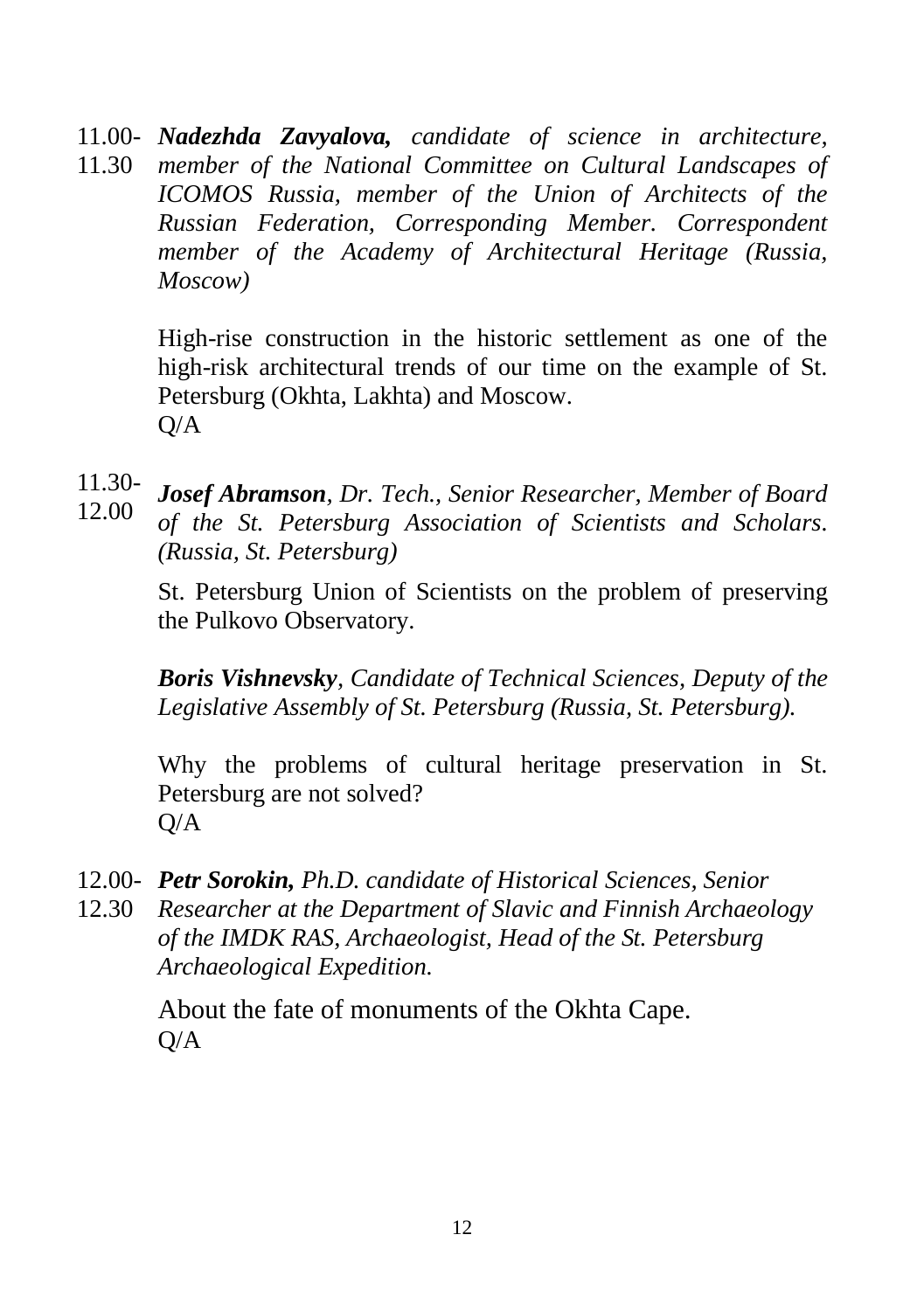- 12.30- *Alexei Karetnikov, head of the Archaeological Department of the*
- 13.00 *State Museum-Reserve "Rostov Kremlin", (Russia, Rostov).*

Jan van Rodenburg's fortress in Rostov Veliky: monument of 1630th in a modern cityю Q/A

13.00- *Break*13.15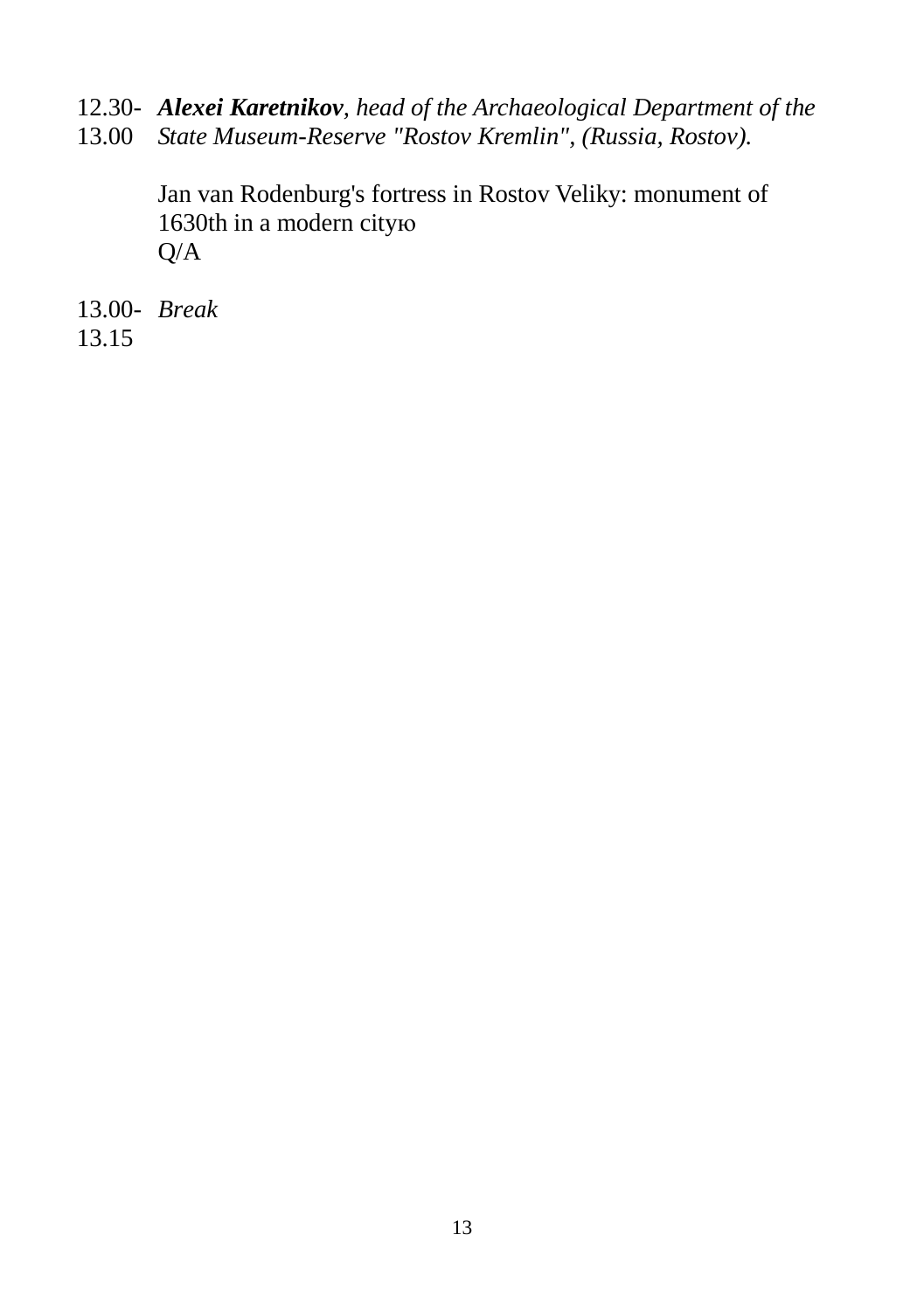## **13.15–16.15 - Afternoon session. Moderated by**

*Irina Dyachenko, head of the Joint Research Center for Cosmic Thinking at the International Roerich Center, candidate in cultural studies (Moscow, Russia).*

*Svetlana Shchebrova, Chairperson of Conference Organizing Committee, Member of Education Board of the St. Petersburg Association of Scientists and Scholars, Member of Russian Culturological Society, Candidate of Cultural Sciences (St. Petersburg, Russia).*

- 13.15- *Irina Dyachenko, head of the Joint Research Center for Cosmic*
- 13.45 *Thinking at the International Roerich Center, candidate in cultural studies (Moscow, Russia)*

Nicholas Roerich´s special features of the protection of the cultural heritage.  $Q/A$ 

13.45- *Pavel Shapchits, Ph.D. candidate assistant to the deputy of the*  14.15 *Legislative Assembly of St. Petersburg (Russia, St. Petersburg).*

> On the problems of state protection of archaeological heritage sites. Q/A

- 14.15- *Alexander Kononov, Deputy Chairman of the Council of the St.*
- 14.45 *Petersburg City Branch of the All-Russian Society for the Protection of Monuments of History and Culture (St. Petersburg, Russia.).*

The St. Petersburg Urban Defense Movement: from the practice of preservation of the World Heritage Site. Q/A